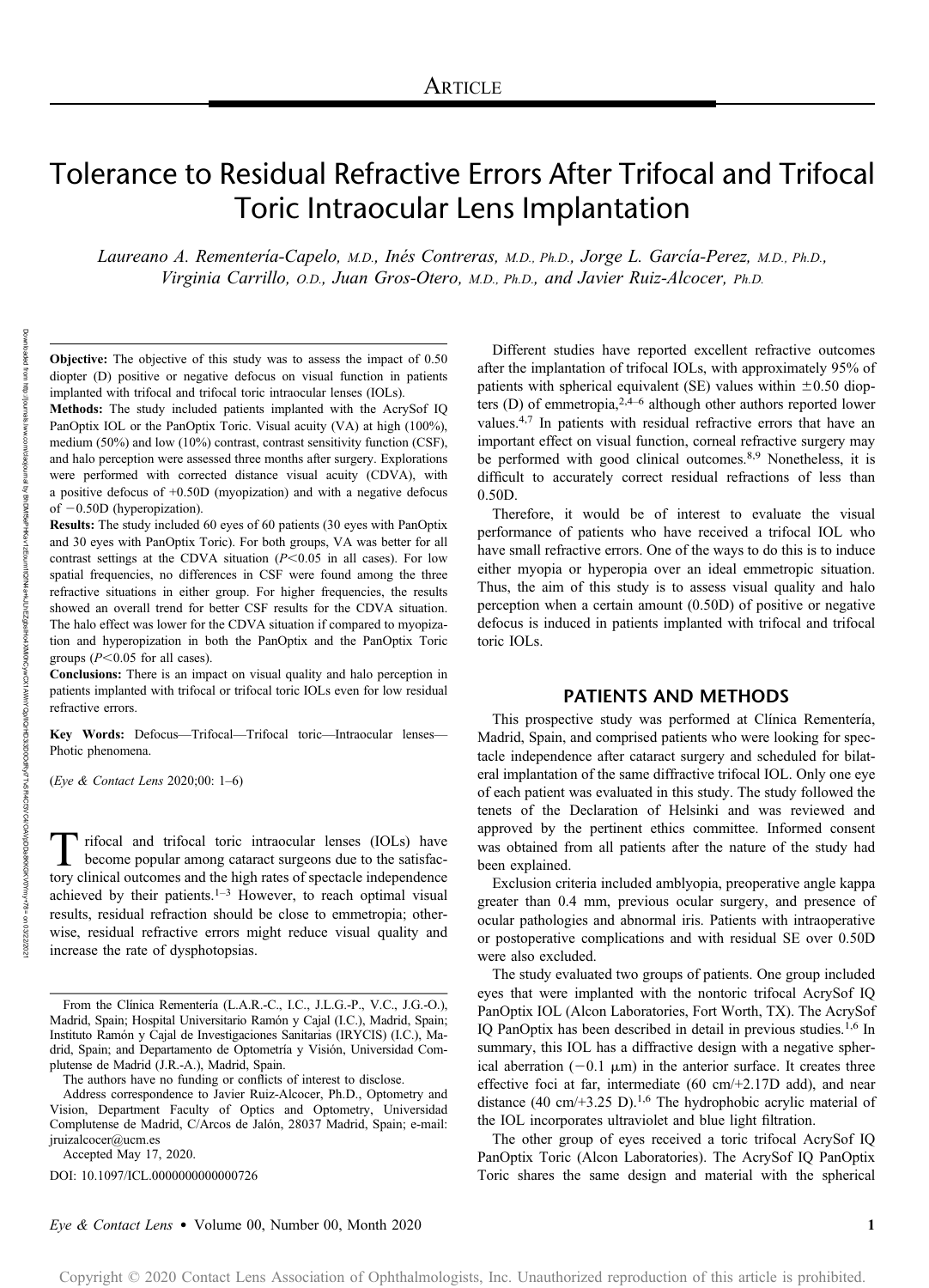version. However, to correct corneal astigmatism, this lens has a biconical posterior surface. It can correct up to 3.75D of astigmatism.<sup>1</sup>

All patients underwent an extensive ophthalmologic examination before surgery, including refraction and visual acuity (VA) measurement, slitlamp biomicroscopy, corneal topography, optical coherence tomography of the macula and optic nerve, and fundus examination under pharmacological mydriasis. Angle kappa was measured with the Pentacam HR (Oculus, Wetzlar, Germany). At the same time, patients were examined with the IOLMaster 700 for IOL calculation. Patients with more than 0.8D astigmatism in corneal topography were also examined with the VERION Image Guided System (Alcon Laboratories).<sup>1</sup> Toric IOLs were implanted in eyes with more than 0.8D astigmatism.

All cataract surgeries were performed by two experienced surgeons (LA.R.-C. and J.L.G.-P.) under topical and intracameral anesthesia, with a 2.2-mm clear-cornea incision at 135° and "stop and chop" phacoemulsification. Toric IOL implantation was guided by the VERION System.

All patients were evaluated one day, one week, one month, and three months after surgery, but only data from the third-month visit were taken into consideration for this study. In the three-month visit, patients included in the study underwent VA for different contrasts, contrast sensitivity, and halo size evaluation. Initially, uncorrected distance VA with an ETDRS chart was measured, followed by subjective refraction (best distance correction). All other measurements were then performed first with the best distance correction and then with +0.50D (myopization) and  $-0.50D$  defocus (hyperopization) over this best distancecorrected situation (as the reference situation).

The different contrast VA evaluation procedures were performed with the FrACT3.9.9a version of the Freiburg Acuity Test software package.10,11 Acuity software was run on a separate laptop screen that was calibrated to be presented at 4 meters. A black Landolt C was presented to the subjects and, among eight different possibilities, they indicated the orientation of the optotype on a numeric keypad. This test minimizes the observer's bias because the presented optotype depends on the patient's previous responses. That is, when the observer responds to a certain optotype, the software automatically modifies the size of the next optotype according to parameter estimation by a sequential test method. Monocular VA was evaluated at low (10%), medium (50%), and high (100%) contrast.

Monocular contrast sensitivity function (CSF) was measured for spatial frequencies of 3, 6, 12, and 18 cycles per degree (cpd) using the functional acuity contrast test (Test SV-1000) of the CC-100 HW 5.0 Series system. Contrast sensitivity function values were analyzed as Absolute log10 (log10 CS).

The halo size perceived by patients in response to glare conditions was analyzed through the Halo v1.0 (Laboratory of Vision Sciences and Applications, University of Granada, Spain). The Halo v1.0 is an open-access software package that has been used in previous investigations that included multifocal IOLs analysis.<sup>12–16</sup> This test was also performed with a laptop screen at 4 m and the measurements were performed monocularly under scotopic conditions. The software calculates a "discrimination index" (a numerical value) depending on the size of the halo reported.<sup>13</sup> This index ranges from zero to one in decimal scale where the higher index represents a lesser halo impact.

Data analysis was performed using SPSS for Windows V.20.0 (SPSS, Inc., Chicago, IL). The normal distribution of variables was assessed using the Kolmogorov–Smirnov test. A repeatedmeasures analysis of variance was used to gauge any statistically significant difference within the different situations. Post hoc multiple comparison testing was performed using the Holm–Sidak method. Differences were considered to be statistically significant when the  $P$  value was less than 0.05 (i.e., at the 5% level).

### RESULTS

A total of 60 eyes of 60 patients were included in this study: 30 eyes implanted with a PanOptix IOL of 30 patients with a mean age of  $67.15 \pm 10.60$  years and 30 eyes implanted with PanOptix Toric IOL of 30 patients with a mean age of  $66.33 \pm 7.96$  years  $(P=0.46)$ . Demographic preoperative data of each group are shown in Table 1. Furthermore, all surgeries were successfully performed and there were no intraoperative or postoperative complications.

#### Visual Acuity at Different Contrast Levels

Distance VA values at the different measured contrast levels are recorded in Figure 1. For both the spherical group and the toric group, VA for all contrast settings was better when measured with best-corrected distance visual acuity (CDVA) compared with both defocus situations, with no significant differences between +0.50 and  $-0.50$  defocus.

Figure 2 shows the proportion of eyes in which 100% contrast VA dropped two or more lines with 0.50D defocus. For the Pan-Optix group (Fig. 2A), when a positive defocus was induced, 37% of the eyes lost  $\geq$  lines of vision. When a negative defocus was induced, the proportion of eyes that lost  $\geq 2$  lines of vision was 33%. In the toric group (Fig. 2B), 42% and 50% of the eyes lost  $\geq$ 2 lines of vision when +0.50D and -0.50D of defocus were induced, respectively.

#### Contrast Sensitivity Function

Figure 3 shows CSF results for both groups and for all situations. Regarding the PanOptix group (Fig. 3A), for the lower spatial frequency (3 cycles per degree), no statistically significant differences were found between best distance correction, +0.50D and  $-0.50D$  defocus ( $P=0.16$ ). At six cycles per degree, better contrast sensitivity was found with the best distance correction, although a post hoc comparison showed that only the difference with  $+0.50$  defocus was statistically significant ( $P=0.02$ ). At 12 cycles per degree, better results were again recorded with the best distance correction compared with the myopic  $(P=0.01)$  and the hyperopic situations  $(P=0.01)$  with no significant differences between both defocus situations  $(P=0.19)$ . Finally, for the highest spatial frequency (18 cycles per degree), the overall results were better with best distance correction, although the difference was statistically significant only compared to +0.50D defocus  $(P=0.01)$ . For the toric group (Fig. 3B), the CSF results followed a very similar pattern. For three cycles per degree, the three focal positions showed similar results  $(P=0.09)$ . For six cycles per degree, better contrast was found with best distance correction, although the difference was only statistically significant when compared with  $+0.50D$  defocus ( $P<0.001$ ). For the mid-high frequency of 12 cycles per degree, contrast sensitivity was better with the best distance correction compared to both defocus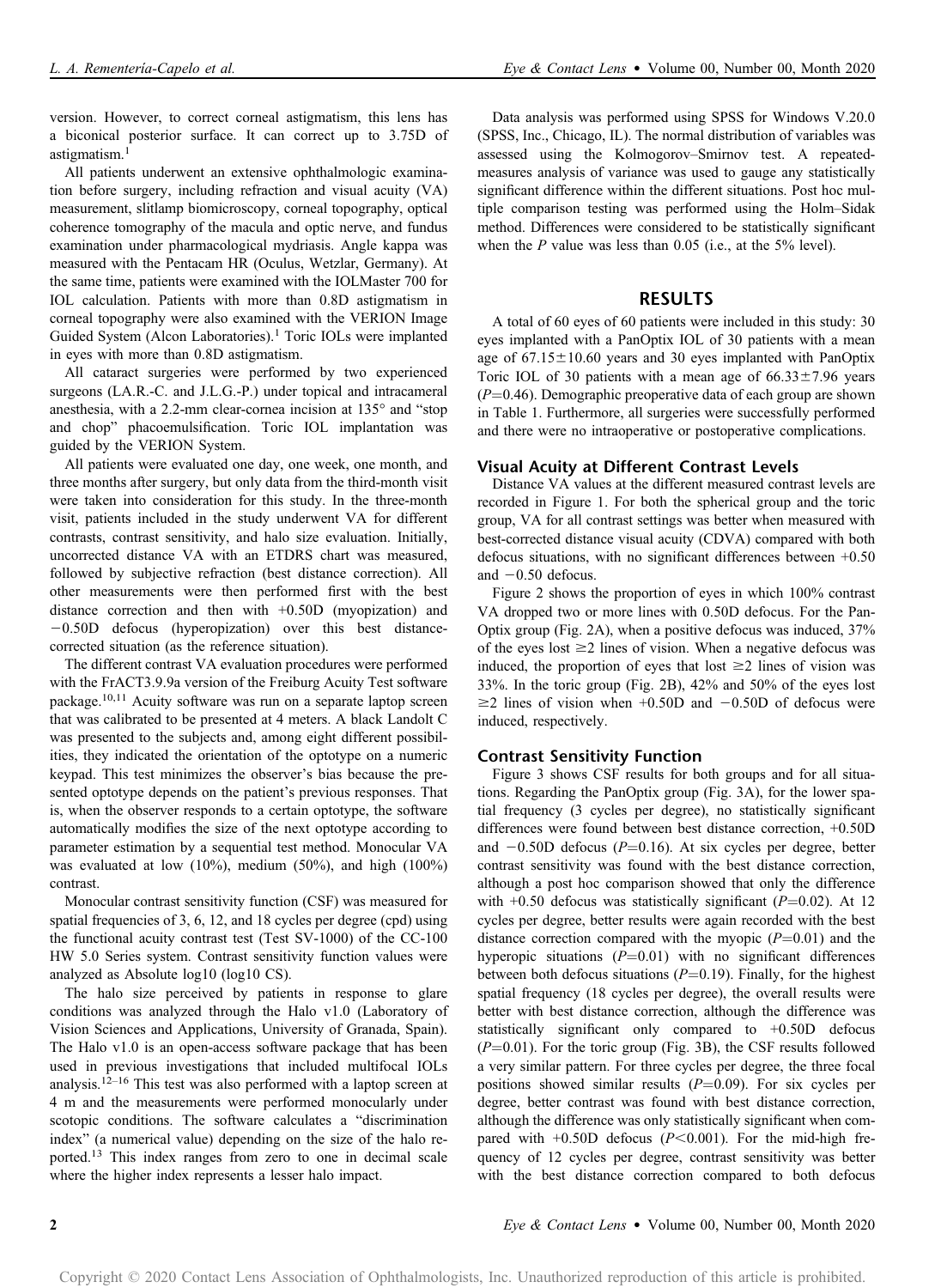| IADLE I.<br>- Preoperative Characteristics of the Eyes included in the Study |             |                     |                  |                  |                          |                 |
|------------------------------------------------------------------------------|-------------|---------------------|------------------|------------------|--------------------------|-----------------|
|                                                                              | No. of Eyes | Photopic Pupil (mm) | Sphere (D)       | Cylinder (D)     | Spherical Equivalent (D) | CDVA (LogMAR)   |
| PanOptix                                                                     | 30          | $3.39 \pm 0.96$     | $-0.98 \pm 3.10$ | $-0.54 \pm 0.45$ | $-1.25 \pm 3.13$         | $0.18 + 0.27$   |
| PanOptix Toric                                                               | 30          | $3.43 \pm 1.17$     | $0.03 \pm 3.56$  | $-1.12 \pm 0.51$ | $-0.45 \pm 3.54$         | $0.16 \pm 0.19$ |
|                                                                              |             | 0.44                | 0.11             | $<$ 0.001        | 0.17                     | 0.36            |

TABLE 1. Preoperative Characteristics of the Eyes Included in the Study

Values provided are Mean±SD.

CDVA, corrected distance visual acuity; LogMAR, logarithm of the minimum angle of resolution.

situations ( $P=0.03$  and  $P=0.01$  for +0.50D and  $-0.50D$ , respectively). For this spatial frequency, no differences were found between  $+0.50D$  and  $-0.50D$  defocus (P=0.24). For the highest spatial frequency (18 cycles per degree), contrast sensitivity was statistically higher with best distance correction only when compared with  $-0.50D$  defocus ( $P=0.02$ ).

## Halo Effect—Index of Discrimination

Figure 4 shows the halo results (index of discrimination) for both study groups. In both groups, the highest discrimination index (lowest halo effect) was found with the best distance correction compared to both defocus situations  $(P=0.01$  for  $+0.50D$  and  $P=0.03$  for  $-0.50D$  in the PanOptix group and  $P<0.001$  for +0.50D and  $P \le 0.001$  for  $-0.50D$  in the PanOptix Toric group), with no statistically significant differences between both defocus situations ( $P=0.13$  for the PanOptix group and  $P=0.37$  for the PanOptix Toric group, respectively).

To properly assess the impact of residual refractive errors on halo perception, Figure 5 shows the proportion of patients in both groups that, after inducing  $+0.50D$  or  $-0.50D$  defocus, showed a loss  $\geq$ 10% of discrimination index (potential complains due to halo perception or due to a significant VA loss) as well as those that showed a loss  $\geq 10\%$  of discrimination index while their VA

remained stable (patients who might complain only due to photic phenomena). For the PanOptix group (Fig. 5A), 30% eyes lost  $\geq 10\%$  of the discrimination index and 17% lost  $\geq 10\%$  of the discrimination index without a VA drop with +0.50 defocus (myopization). When  $-0.50D$  defocus was induced (hyperopization), 16% of eyes lost  $\geq$ 10% of the discrimination index and 13% lost  $\geq 10\%$  of the discrimination index without a VA drop. For the PanOptix Toric group (Fig. 5B), 38% of eyes lost  $\geq$ 10% of the discrimination index and 15% lost  $\geq 10\%$  of the discrimination index without a VA drop with  $+0.50$  defocus. With  $-0.50$  defocus, 26% of eyes lost  $\geq 10\%$  of the discrimination index and 11% lost  $\geq$ 10% of the discrimination index with a stable VA.

# **DISCUSSION**

Inaccurate IOL calculation before cataract surgery might lead to residual refractive errors and for Premium IOLs, this could lead to decreased visual quality.<sup>17</sup> The question is whether small refractive errors, which have been traditionally regarded as successful refractive outcomes, might have a significant impact on visual function and therefore on patients' satisfaction. Common complaints in patients after multifocal IOL implantation, with good visual acuities measured in an office, are the need for a potent light source to



FIG. 1. Visual acuity at 100%, 50%, and 10% of contrast with best-corrected distance visual acuity (CDVA) and with  $+0.50$  and  $-0.50$  diopters (D) defocus for the PanOptix (Top) and PanOptix Toric groups (Bottom). \*Statistically significant differences between the best distance correction situation and +0.50D of defocus (myopization). \*\*Statistically significant differences between the best distance correction situation and  $-0.50D$  of defocus (hyperopization).

2020 Contact Lens Association of Ophthalmologists 3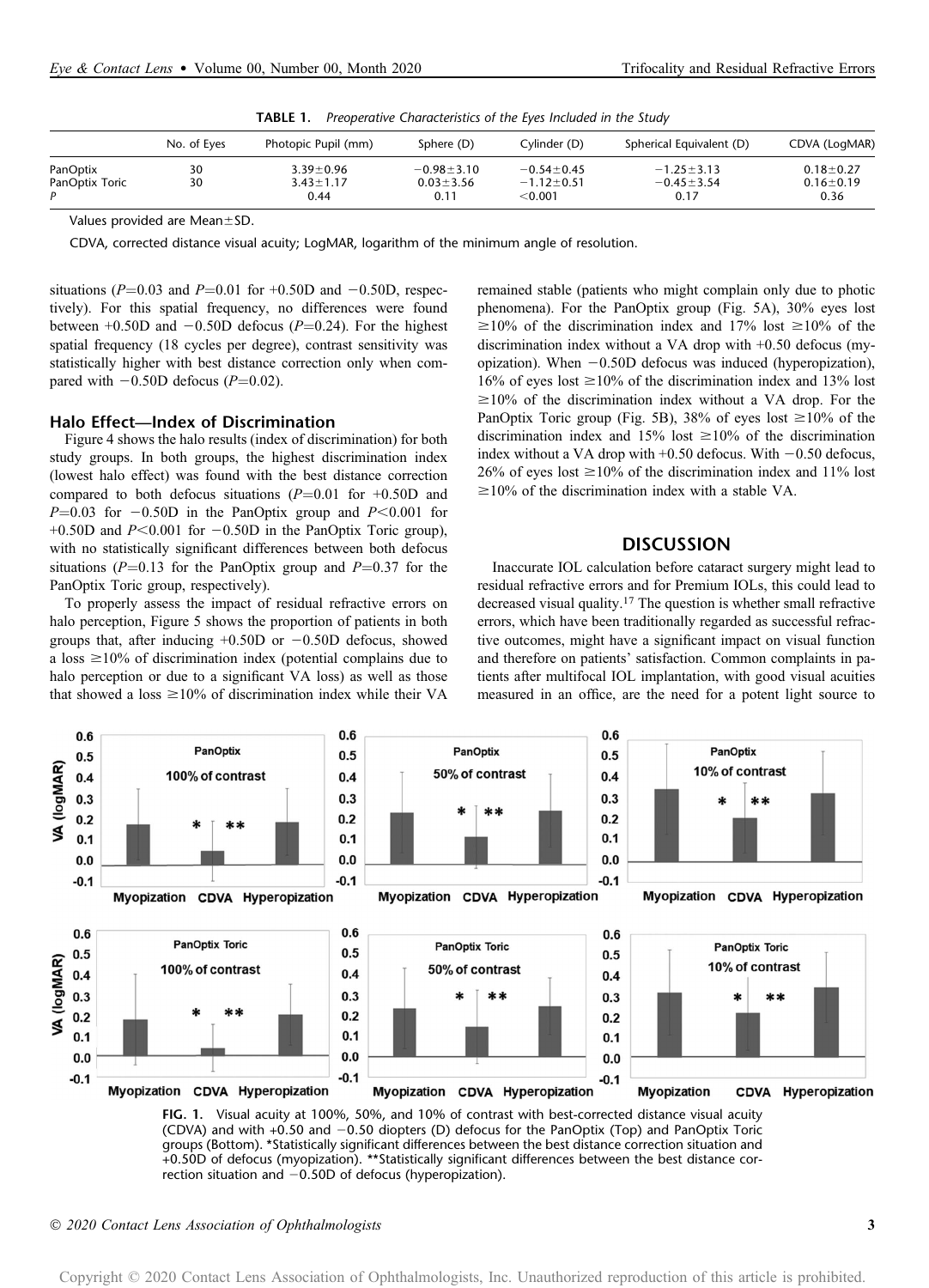

FIG. 2. Proportion of eyes in which the visual acuity (VA) at distance and at 100% of contrast remained unchanged or dropped only one line and those eyes in which VA decreased  $\geq$  lines of vision for the best distance correction situation, with  $+0.50D$  and  $-0.50D$  of defocus. (A) PanOptix group. (B) PanOptix Toric group.

function correctly or the presence of halos and glare.<sup>18</sup> These complaints might be related to the presence of small refractive errors. Therefore, the current study assessed the impact of both positive and negative residual refractive errors on visual quality and halo perception in patients implanted with trifocal and trifocal toric IOLs.

We found that distance VA dropped as expected with lower contrast settings, with better values with the best distance correction compared to small defocus situations  $(\pm 0.50D)$ . It should be noted that VA showed similar drops when a positive or negative residual refractive error of 0.50D is induced in both groups and for all contrast settings, reflecting the importance of avoiding residual refractive errors when trifocal IOLs are implanted. This agrees with a previous study that also showed a worsening of high contrast VA values when some positive or negative refractive error is induced in patients implanted with the same trifocal IOL.17

In addition, to better discern the impact of the type of overrefraction, we analyzed the proportion of patients who undergo a significant VA loss: when a positive defocus of +0.50D is induced (myopization), the proportion of eyes that lost  $\geq 2$  lines was 37%, with 33% of eyes losing  $\geq$  2 lines when a negative defocus of  $-0.50D$  (hyperopization) was induced in the PanOptix group. For the PanOptix Toric group, the percentage of eyes that lost  $\geq$  2 lines of vision was 42% and 50% after myopization and hyperopization, respectively. Therefore, regardless of the type of defocus, a similar and substantial proportion of patients could experience a deterioration in VA with low residual refractive errors.

It must be taken into account that although we have found that residual refractive errors can lead to a deterioration in distance VA with trifocal IOLS, the impact of positive or negative overrefractions should not affect VA at intermediate and/or near vision but only induce a displacement (forward or backward) of all focal points of the defocus curve.<sup>1–7</sup> As a consequence, residual refractive errors with trifocal IOLs would modify the preferred distances for intermediate or near activities but not the vision at these distances.

To evaluate more comprehensively visual quality, CSF was also measured in the three situations for both groups. It should be noted that for low frequencies (three cycles per degrees), that is, low detail-demanding visual situations, no differences were found



FIG. 3. Contrast sensitivity function (CSF) under photopic conditions (85 cd/m<sup>2</sup>) 3 months after the cataract surgery for the three refractive situations (best distance correction, +0.50D and  $-0.50D$  defocus). (A) PanOptix group. (B) PanOptix Toric group. \*Statistically significant differences between the best distance correction situation and +0.50D defocus (myopization). \*\*Statistically significant differences between the best distance correction situation and  $-0.50D$  defocus (hyperopization).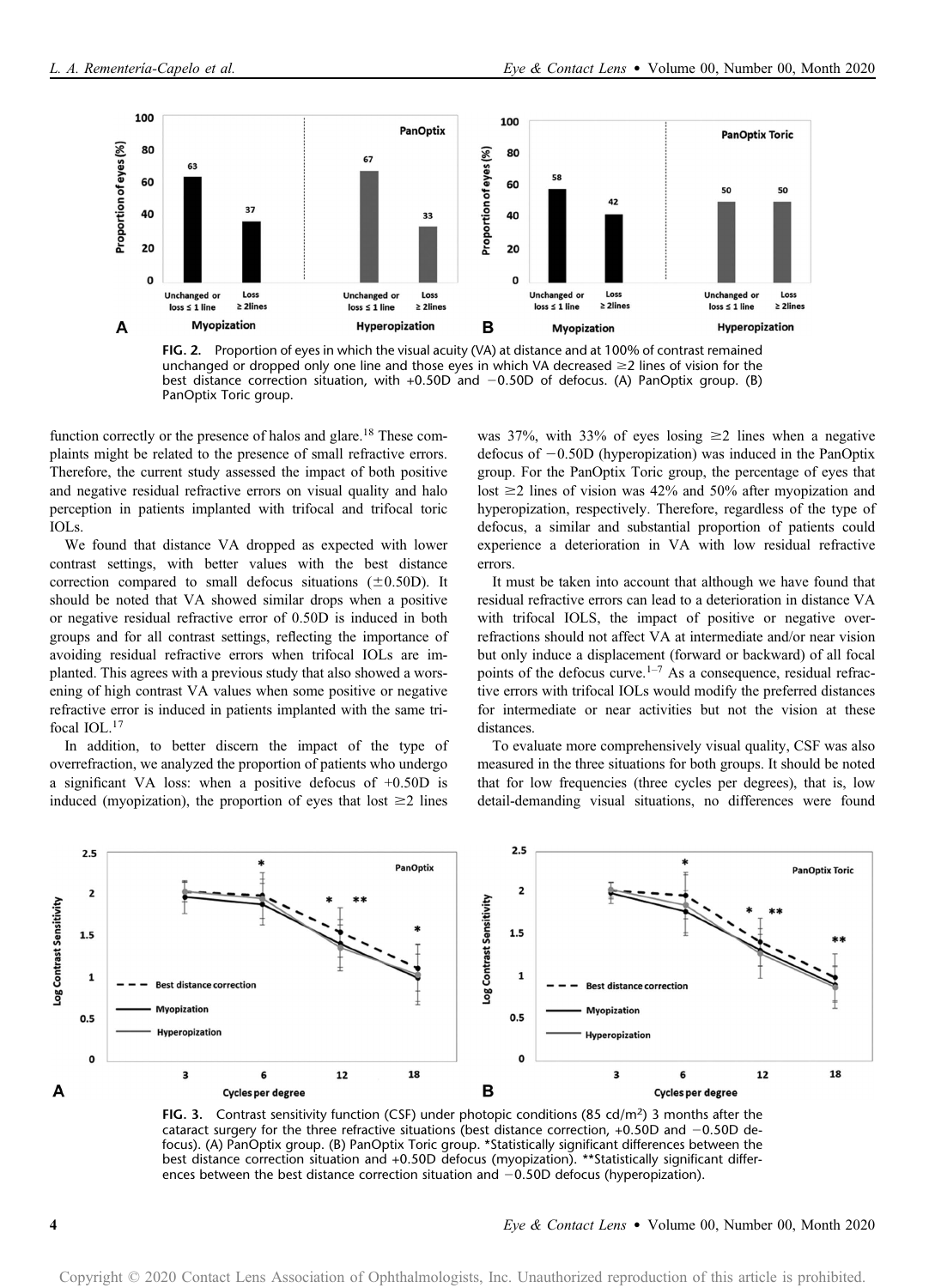

FIG. 4. Discrimination index (halo effect) for the three refractive situations (best distance correction, +0.50D and 20.50D defocus). A higher discrimination index reflects a lower halo perception. (A) PanOptix group. (B) PanOptix Toric group. \*Statistically significant differences between the best distance correction situation and +0.50D defocus (myopization). \*\*Statistically significant differences between the best distance correction situation and  $-0.50D$  defocus (hyperopization).

among the three situations and for both IOLs groups. As the frequencies become higher and the resolution of fine details is more demanding, the results showed more variability. The overall trend at higher frequencies shows that CSF is better when no residual refractive error is induced. Thus, for gross visual details, some degree of residual refractive error seems to be negligible, whereas fine detail resolution could be affected even with low residual refractive errors, whether they are positive or negative.

Another issue in patients who have been implanted with multifocal IOLs is the impact of photic phenomena. We found that the mean halo effect was lower (higher discrimination index) when no residual refractive error is induced, with a higher halo perception with defocus, which again is similar both for negative and positive defocus. A previous study performed with an optical bench suggested that in trifocal IOLs, the halo in distance vision is produced by the joint contribution of the out-of-focus images corresponding to the intermediate and near add powers.<sup>15</sup> Therefore, the displacement (backward or forward) of the three foci induced by residual refraction could modify their contribution to halo perception at distance vision. However, the averaged results of the discrimination index showed that although low overrefractions increase halo perception, there are no significant differences between positive or negative defocus.

Alba Bueno et al.<sup>15</sup> also analyzed psychophysical assessment of halo perception and clinical subjective complaints of patients due to photic phenomena. The authors reported that a 10% decrease in the discrimination index was correlated with significant subjective patient complaints. To further measure the impact of the type of defocus on halo perception, the proportion of patients who lost  $\geq$ 10% of the discrimination index and also the proportion of eyes that lost  $\geq 10\%$  of the discrimination index without a significant VA were analyzed. With this analysis, the proportion of patients who might complain only due to photic phenomena would be determined independently from those whose visual complaints might be related to a significant VA loss. Our results found that a low defocus of  $\pm 0.50D$  could have a significant impact on halo perception in between 11% and 17% of the patients implanted with trifocal IOLs with no significant changes in distance VA. Therefore in a clinical setting, we must bear in mind that complaints about photic phenomena might be related to the presence of low residual refractive errors that seem to have no influence on VA.

In the current study, no postoperative misalignments of the IOLs were found and patients presented regular corneal profiles. Intraocular lens decentration, tilt, or rotation might further compromise the optical performance of the IOLs and patient visual quality.<sup>19–22</sup> Hence, it would be interesting to analyze the effect of



FIG. 5. Proportion of patients who showed a loss  $\geq$ 10% of discrimination index and those in whom the index loss  $\geq$  10% while their visual acuity remained unchanged or loss  $\leq$  1 lines with +0.50D or -0.50D of defocus. (A) PanOptix group. (B) PanOptix Toric group.

2020 Contact Lens Association of Ophthalmologists 5